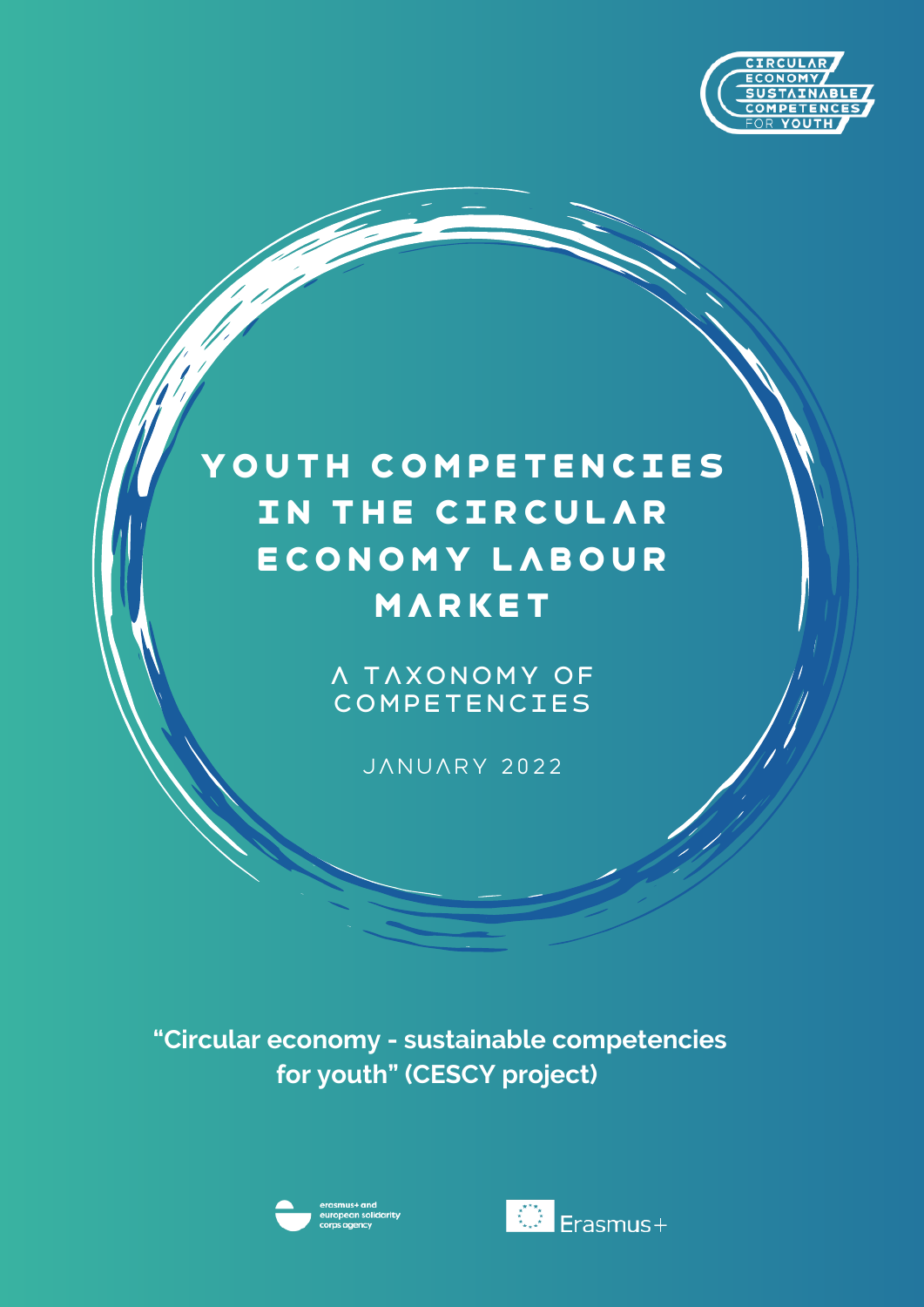# **Youth competencies in the** circular economy labour market: A taxonomy of competencies.

"Circular economy - sustainable competencies for youth" (CESCY) Intellectual Output Two.

## **Contents**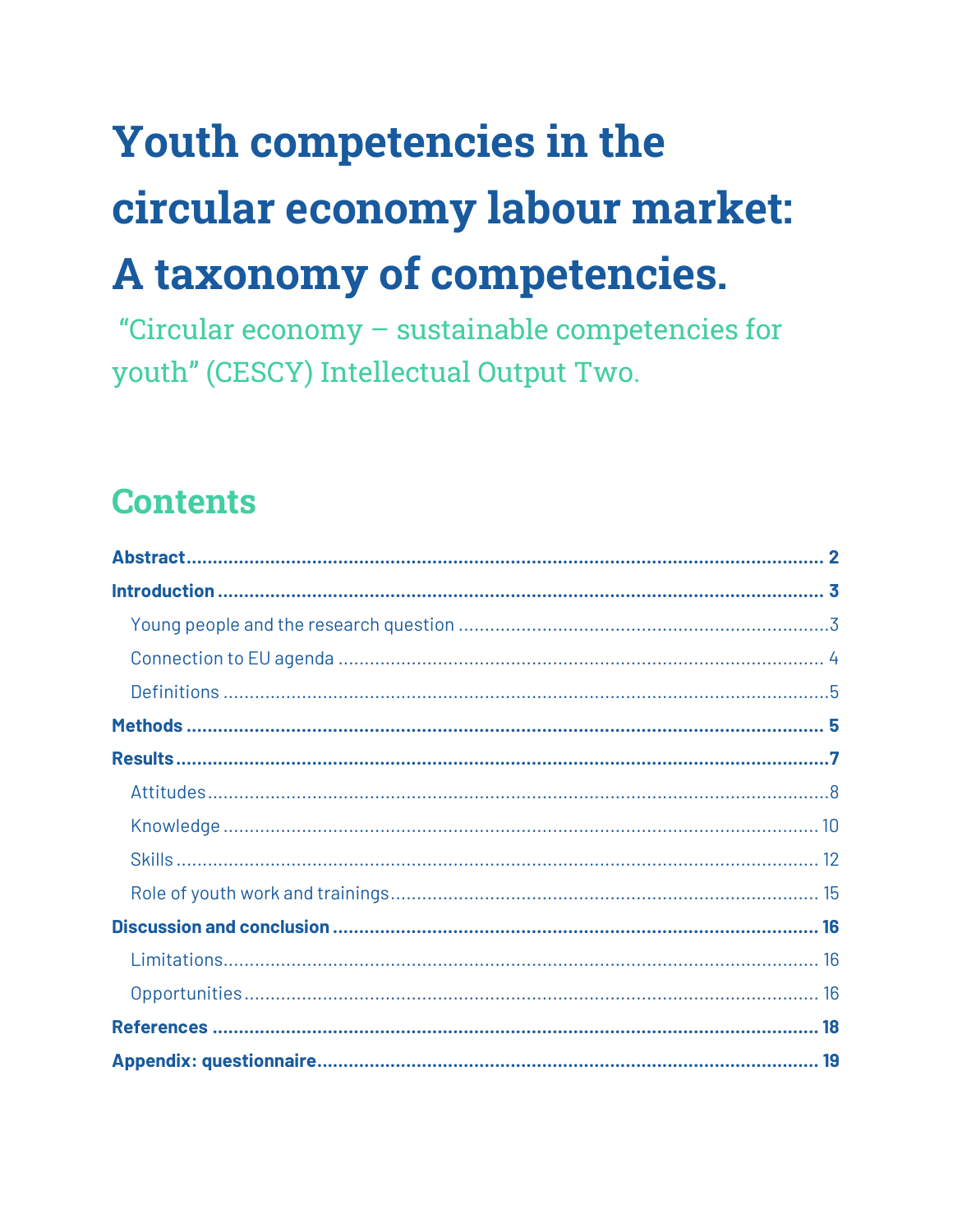## **Abstract**

This Intellectual Output (IO) is the second within the CESCY project. The aim of this project is to develop a competence framework for circular economy, together with the tools to bring it to the practice of youth workers. In this research, 50 circular entrepreneurs across Europe were interviewed on the competences that are relevant in their work. The results provide an overview of the types of skills, knowledge and attitudes that characterize circular entrepreneur- and leadership. It concludes with a discussion of the role of youth workers in developing these competences.

**Key words:** circular economy, competences, entrepreneurship, EU, KSA model, sustainability, youth work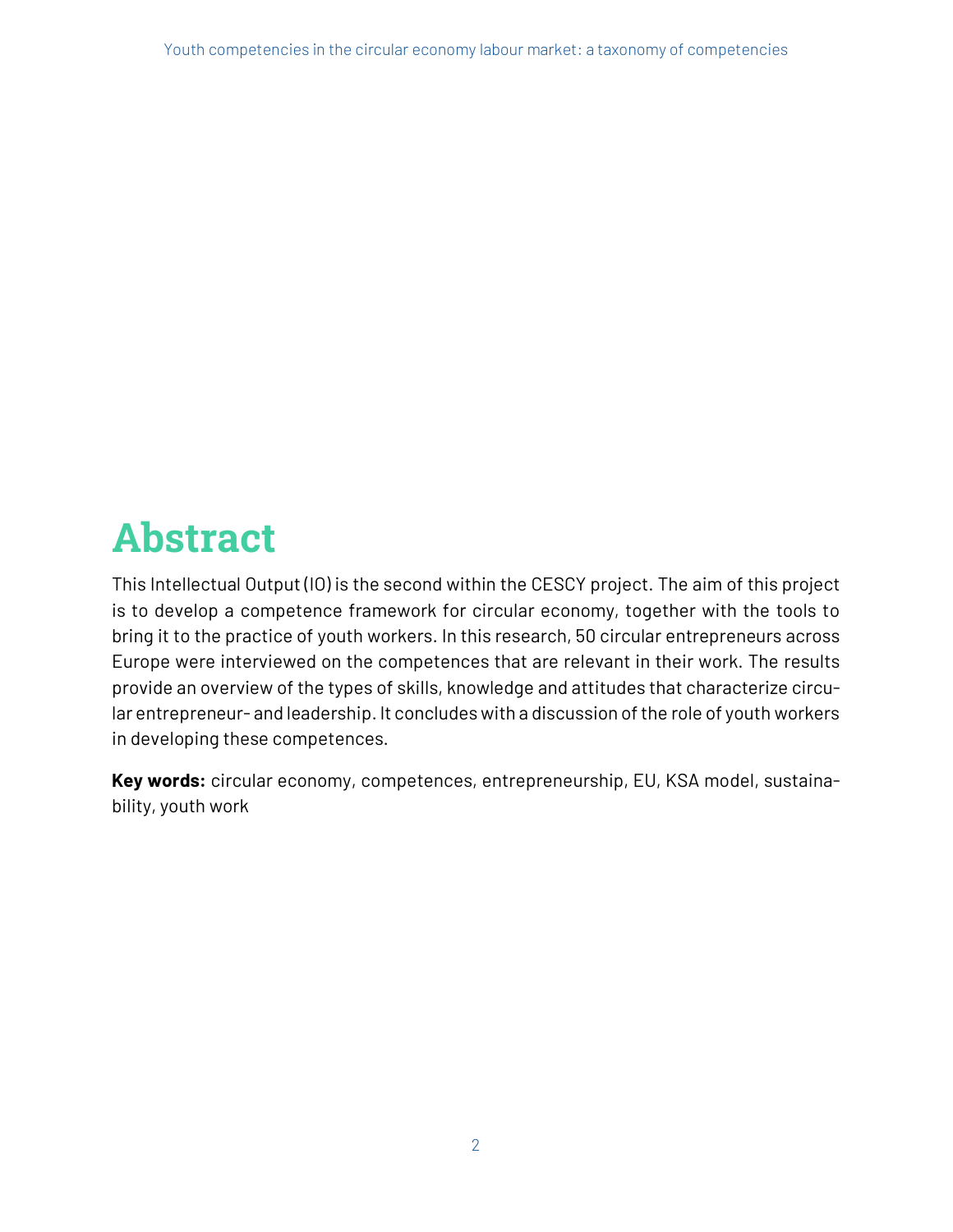## **Introduction**

With the European Green Deal, the European Union has set the goal of implementing a circular economy (CE): a system that aims to design out waste and pollution while keeping products and materials in use and regenerating natural systems (Ellen MacArthur Foundation, 2021; European Commission, 2020a). A CE should create more localised economies through clusters of closed-loop value chains and can strengthen economies and jobs. Meanwhile, it will embrace digital technology, automation, large-scale repair and refurbishment programmes. The CE transition will redefine work, rebalance power, and reimagine using and valuing resources (Dufourmont & Goodwin Brown, 2020).

The transition to a CE is expected to be labour intensive: for every 10,000 waste products and materials, one job can be created if incinerated, six jobs if landfilled, 36 jobs if recycled, and up to 296 if refurbished and re-used (the United States Environmental Protection Agency, 2002). In addition to increasing demand for existing roles in resource management and repair, it is expected to create demand for different skill combinations and working methods. Meanwhile, employment in extractive industries like mining and manufacturing products from raw materials is expected to decrease (Dufourmont & Goodwin Brown, 2020).

## **Young people and the research question**

In order to participate in the CE transition, youth needs to master this new way of thinking and working. In this paper the elements of competences that are essential in the CE are explored. The central question is: *How should young people be equipped to shift the labour market towards circularity and sustainability in terms of knowledge, skills, and attitudes?*

This question goes beyond equipping young people to be competitive in the labour market, as the labour market in itself is changing towards circularity. Younger generations have a strong appetite for sustainable entrepreneurship, potentially becoming leaders in the CE and sustainability transitions (European Commission, 2020c). Therefore, the focus in this research is on these entrepreneurial and leadership competences. This paper concludes with a discussion on the role of youth workers in developing these competences.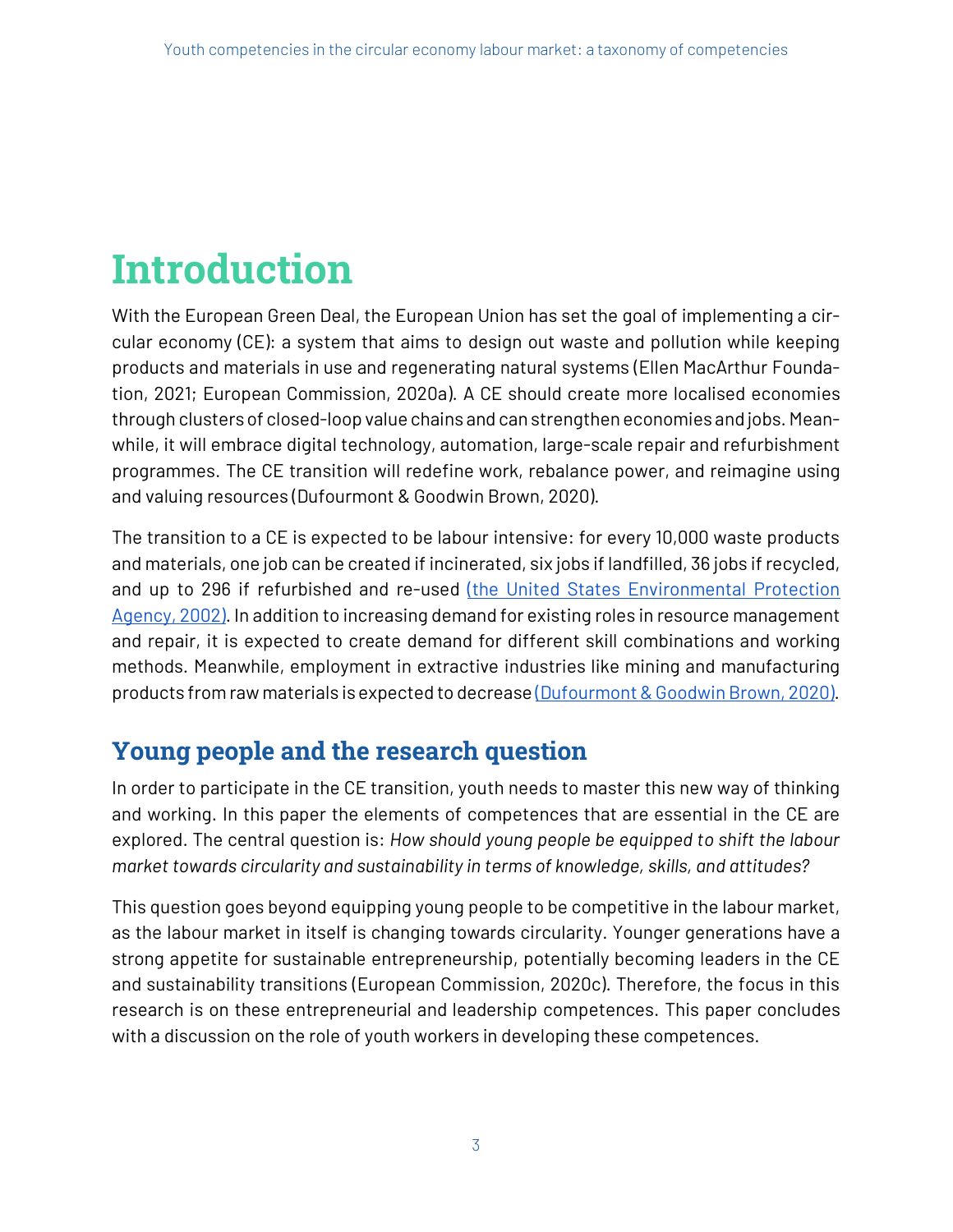### **Connection to EU agenda**

The aim of this research is to gain an understanding of the types of knowledge, skills and attitudes that are relevant in the practice of circular jobs. In a later phase of the project (IO4), the findings of this research serve as an input to cluster the knowledge, skills and attitudes into competence framework for the circular economy. Thereby, this research contributes to Action 6 (Skills to support the twin transitions to a Green and Digital EU<sup>1</sup>) and 7 (Increasing STEM (Science, Technology, Engineering and Mathematics) graduates and fostering entrepreneurial and transversal skills) on the European Skills Agenda (European Commission, 2020c). In box 1, the specific contributions to the European Skills Agenda are outlined.

#### *Box 1. Connection to European Skills Agenda*

 $\overline{a}$ 

| <b>Action 6:</b> Skills to support<br>the twin transitions to a<br>Green and Digital EU                    | Defining a taxonomy of skills for the green transition,<br>which will allow the statistical monitoring of the green-<br>ing of our professions.                                                                                                               |
|------------------------------------------------------------------------------------------------------------|---------------------------------------------------------------------------------------------------------------------------------------------------------------------------------------------------------------------------------------------------------------|
|                                                                                                            | Supporting the development of a core green skills set<br>for the labour market to guide training across the econ-<br>omy with a view to creating a generation of climate, en-<br>vironment and health conscious professionals and<br>green economic operators |
|                                                                                                            | Helping to integrate environmental and climate consid-<br>erations into school, higher education, vocational edu-<br>cation and training, as well as professional training.                                                                                   |
| <b>Action 7: Increasing STEM</b><br>graduates and fostering<br>entrepreneurial and trans-<br>versal skills | Promotion of entrepreneurship skills at all levels of ed-<br>ucation and training to provide students with the<br>knowledge and motivation to encourage entrepreneur-<br>ial activity.                                                                        |

 $1$  The digital transition is formulated in parallel to the green transition. By focussing on competences for the CE, this research contributes to the green transition in particular.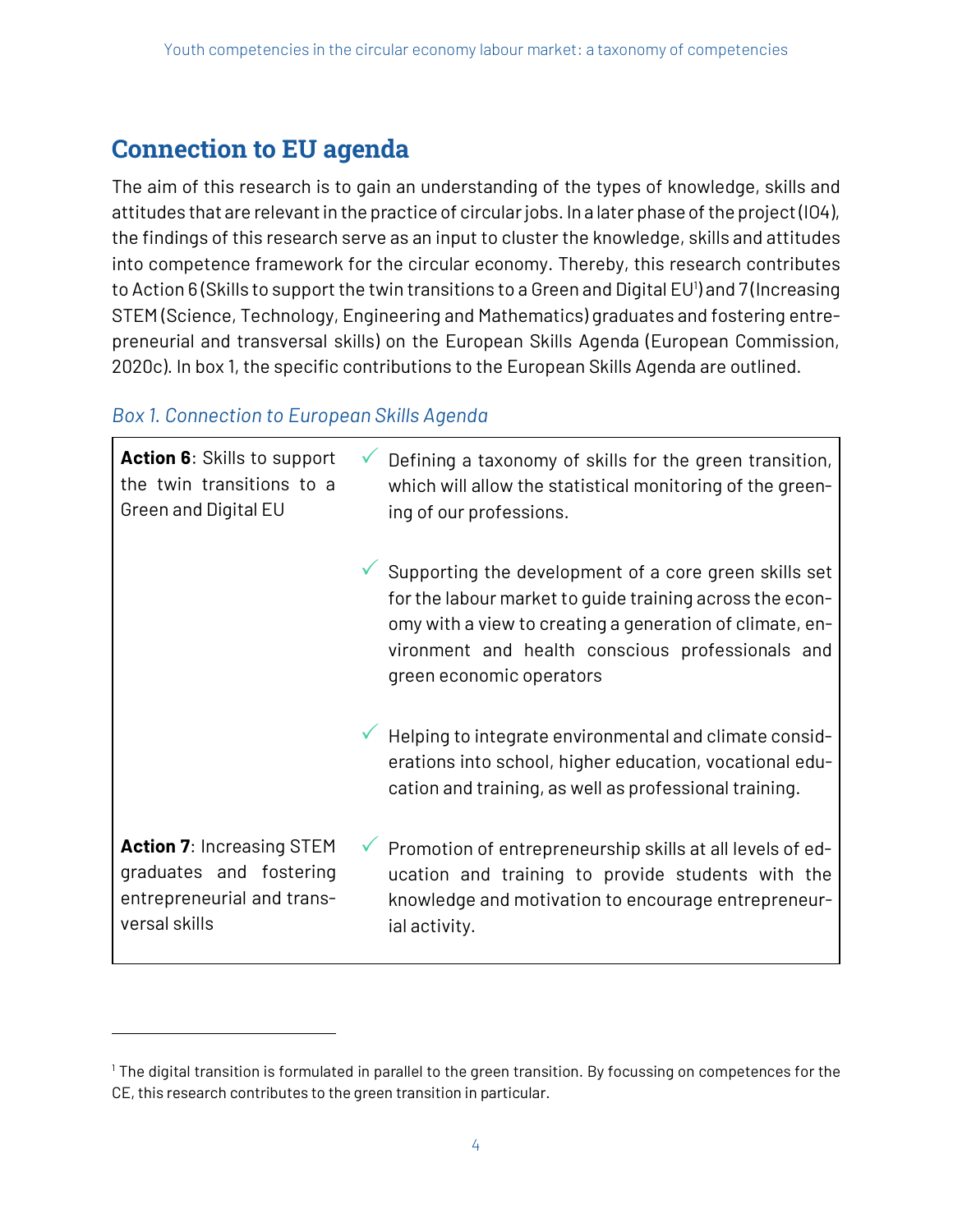With the competence framework at the core of the manual for youth workers (IO5), this paper links to the competence framework as proposed in the *Competence Model for Youth Workers to Work Internationally* as part of the ETS2020 (SALTO Training & Cooperation, 2016). More specifically, it elaborates on the environmental competencies that were not included in the model.

### **Definitions**

As the main concept in this research, competences are understood as an integrated set of knowledge, skills and attitudes (European Commission, 2019). Knowledge consists of established theories, concepts, facts and figures that contribute to an understanding of a given subject. Skills comprise manual and cognitive abilities to put acquired knowledge into practice. Attitudes represent a mindset or tendency to behave or react in a particular way in a particular context.

## **Methods**

To understand the necessary competencies for a circular economy, we set out to identify and interview established circular businesses. Through their experience, an understanding is derived on which competencies are needed for youth to set up or work in a circular company.

We have interviewed in total 50 companies from Estonia, the Netherlands, Spain, Portugal and Italy (see Table 1). To be included in the sample, a company had to have a circular economy characteristic: fully implements circular economy principles or contributes in some way to the circular economy. Questions were asked on their current business model, which skills they are looking for in their employees and others, and the role of youth work in preparing young people for a circular economy. Interview questions can be found in Appendix 1. Interviews were conducted between December 2020 and April 2021.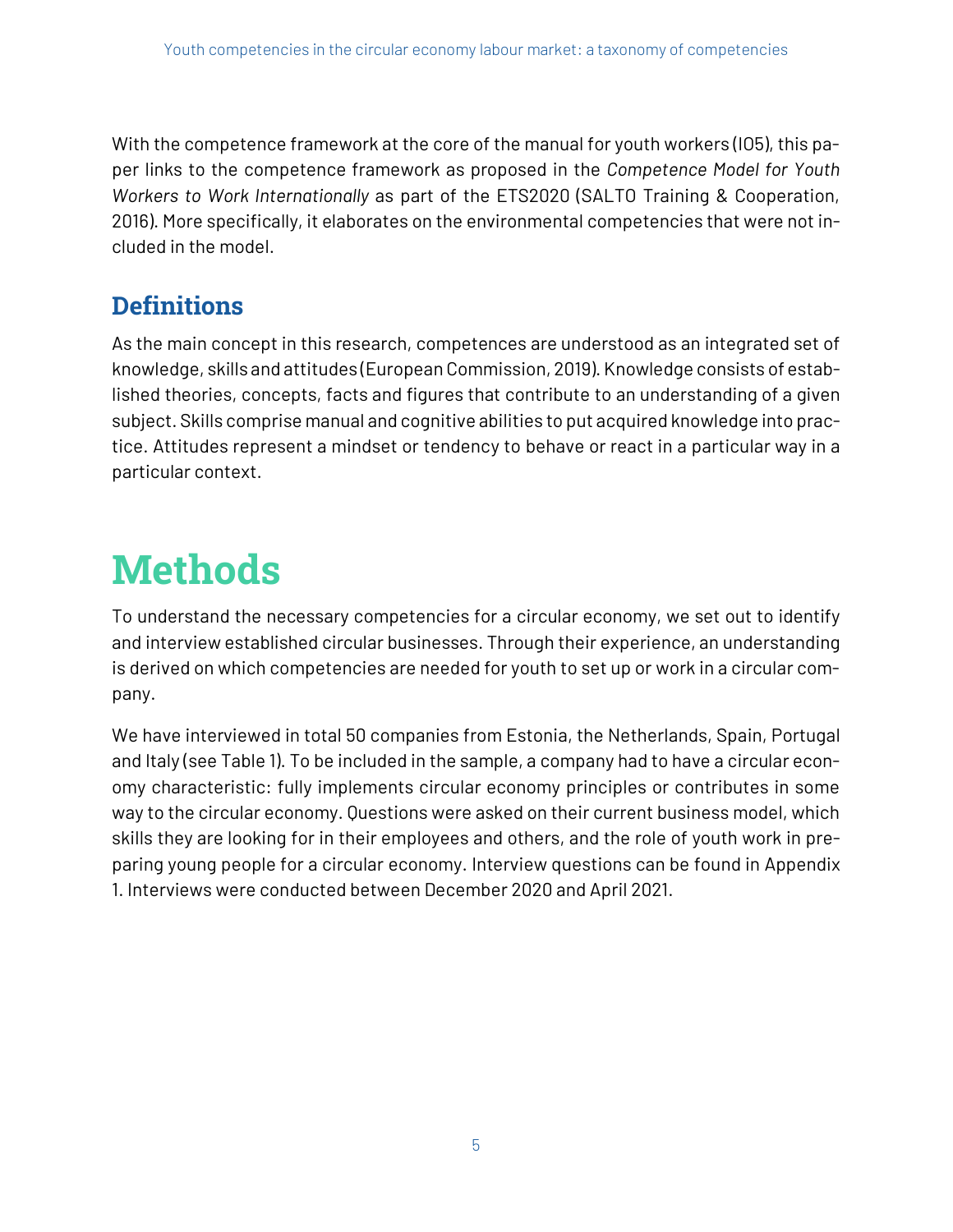| <b>Country</b>                | <b>Companies</b><br><b>interviewed</b> | <b>Company sizes</b>                                                       | <b>Industries covered</b>                                                                                                                             | <b>Patterns</b>                                                                                                                                         |
|-------------------------------|----------------------------------------|----------------------------------------------------------------------------|-------------------------------------------------------------------------------------------------------------------------------------------------------|---------------------------------------------------------------------------------------------------------------------------------------------------------|
| Estonia                       | 9                                      | Small and<br>established<br>companies, one<br>international big<br>company | Fashion and textile,<br>wood waste,<br>cosmetics, second<br>hand sales, repair                                                                        | Most led by women<br>$(8)$ , one by a man.                                                                                                              |
| Italy                         | 9                                      | Mostly small<br>companies                                                  | Urban farming,<br>textile,<br>manufacturing,<br>food, waste<br>management,<br>consulting, design                                                      | Small companies<br>led by young men                                                                                                                     |
| The<br><b>Netherlan</b><br>ds | 7                                      | Company sizes<br>ranging from<br>startups (1FTE)<br>to SMEs                | Fashion,<br>electronics,<br>construction,<br>plastics, health<br>care, waste,<br>sharing economy                                                      | Companies are<br>founded on a<br>circular<br>proposition                                                                                                |
| Portugal                      | 12                                     | Small companies                                                            | Textile and fashion,<br>repair, upcycling,<br>footwear, tech,<br>food, agriculture,<br>recovering and<br>reusing materials                            | Most (10) are start-<br>ups founded by<br>young<br>entrepreneurs.<br>11/12 founded<br>during or after<br>2017.                                          |
| Spain                         | 13                                     | Mainly new and<br>small<br>enterprises                                     | Fashion, food,<br>agriculture,<br>recycling,<br>manufacturing,<br>transportation,<br>regional social,<br>robotics & Al,<br>consulting &,<br>marketing | Majority were in<br>Fashion, Al and<br>new technologies.<br>Mostly small and<br>medium<br>companies, no<br>national or<br>international<br>corporation. |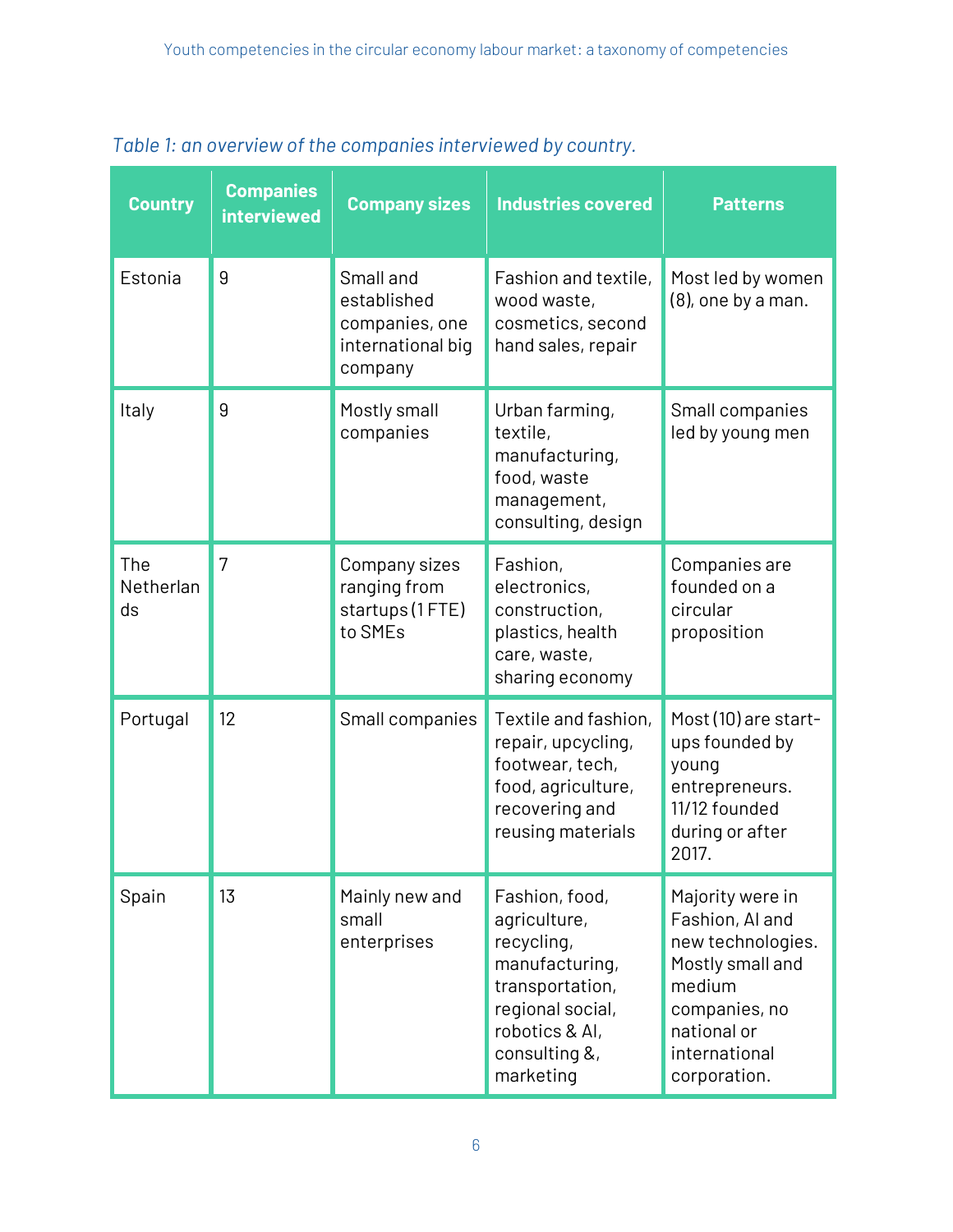## **Results**

The outcomes of the interviews with CE related companies are presented below. A summary of the identified attitudes, knowledge and skills is presented in table 2. Note that the findings are *tentatively* clustered into knowledge, skills and attitudes, based on the most dominant characteristic of that competence. Later on, these will be integrated into definitive competencies under the IO4 research paper.

First, some criticism has been placed on the uniqueness of circular competencies among the respondents. The argument here is that the competencies that are needed in a CE are similar to those in a linear economy. The difference is in the context/content rather than the competency itself (e.g., designing a circular product requires the same designing skills as creating a linear product). One respondent stressed that it is more about knowing one's competencies and using them in a circular context.

Second, in some cases it seems more appropriate to place the competencies on a spectrum rather than formulating them separately. For example, 'systems thinking' goes into relating oneself to other parties in the system (collaboration), realising different impact areas (circular business modelling), etc.

| <b>Attitudes</b>           | <b>Knowledge</b>                          | <b>Skills</b>                      |
|----------------------------|-------------------------------------------|------------------------------------|
| Adaptation and flexibility | Circular economy and<br>circular business | Leadership and working in<br>teams |
| Creativity                 |                                           | Collaboration                      |
| Motivation and mindset     |                                           | Communication                      |
| <b>Ethics</b>              |                                           | Critical thinking                  |
| Vision                     |                                           | Systems thinking                   |
|                            |                                           | Design thinking                    |

*Table 2: summary of the main attitudes, knowledge and skills relevant for youth circular economy competencies.*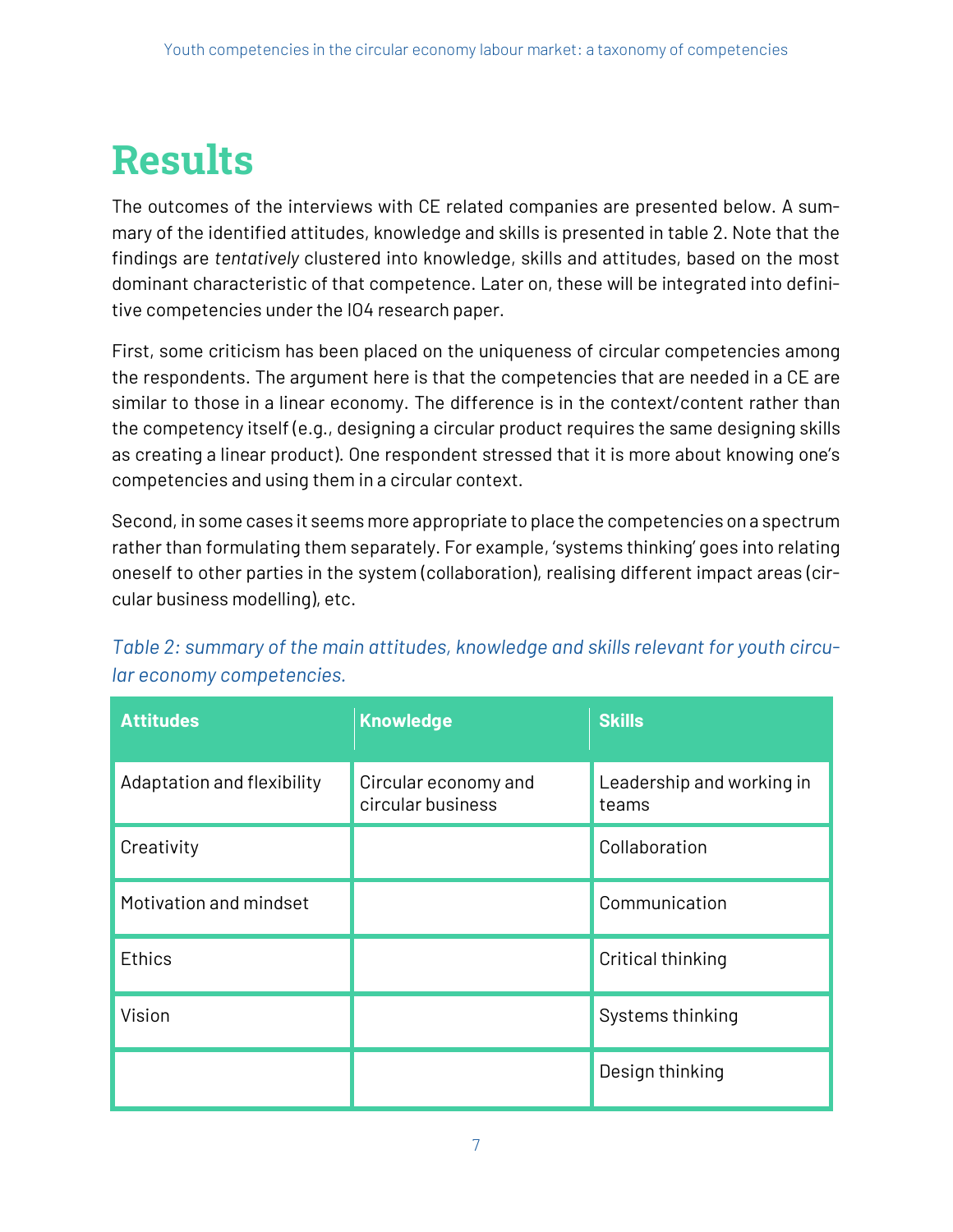## **Attitudes**

#### **Adaptation and flexibility**

Adaptation and flexibility are about the capability to appropriately respond to unforeseen circumstances. Different company types may require different ways of adapting. In a startup, one needs to wear different hats and not stay closed within the scope of one discipline. In a multinational, it is essential to know different countries and territories within them in-depth. As CE is based on local, country-based connections, you need to know the local stakeholders (companies, craft, communities, needs) and resources available to make a short production cycle and generate more benefits to local communities. Flexibility is required to cope with barriers such as 'linear' legislation (e.g. not being able to reuse material that is classified as waste) or a lack of customer awareness.

#### **Creativity**

In a CE, resources are treated in a fundamentally different way. Products are offered as a service. Old products find new applications with completely different functions. New products are created out of waste. This requires disruptive thinking and creativity.

Creativity is not just limited to art, it's also about combining and implementing different ideas. Creativity is not supported by isolation from the world, but by coming into contact with other ideas. Here, a spirit of initiative, connecting personal passion to the workplace, practising self-development, using imaging, exploration and improvisation with a sense of fun is necessary to solve problems and find answers. Creativity helps mental and emotional agility to handle stress and complexities.

#### **Motivation and mindset**

Mindset and motivation are the core aspects that set the 'circular entrepreneur' apart from the linear one. Interviewees mention that employees without passion for their work are not likely to deliver the desired results in the end. Shared values with the company and a passion for sustainability help employees to push forward even when desired results are not immediately achieved within the expected timeframe. Motivation helps to see failure as a new challenge. It is the ability to be aware of desires, thoughts, behaviours to motivate and improve oneself and be proactive. Besides, motivation reduces stress, stimulates continuous growth and fosters entrepreneurship.

Respondents reported a solid internal deeper meaning at the core of their doing. They define their success through the lens of social and environmental impact instead of just profit.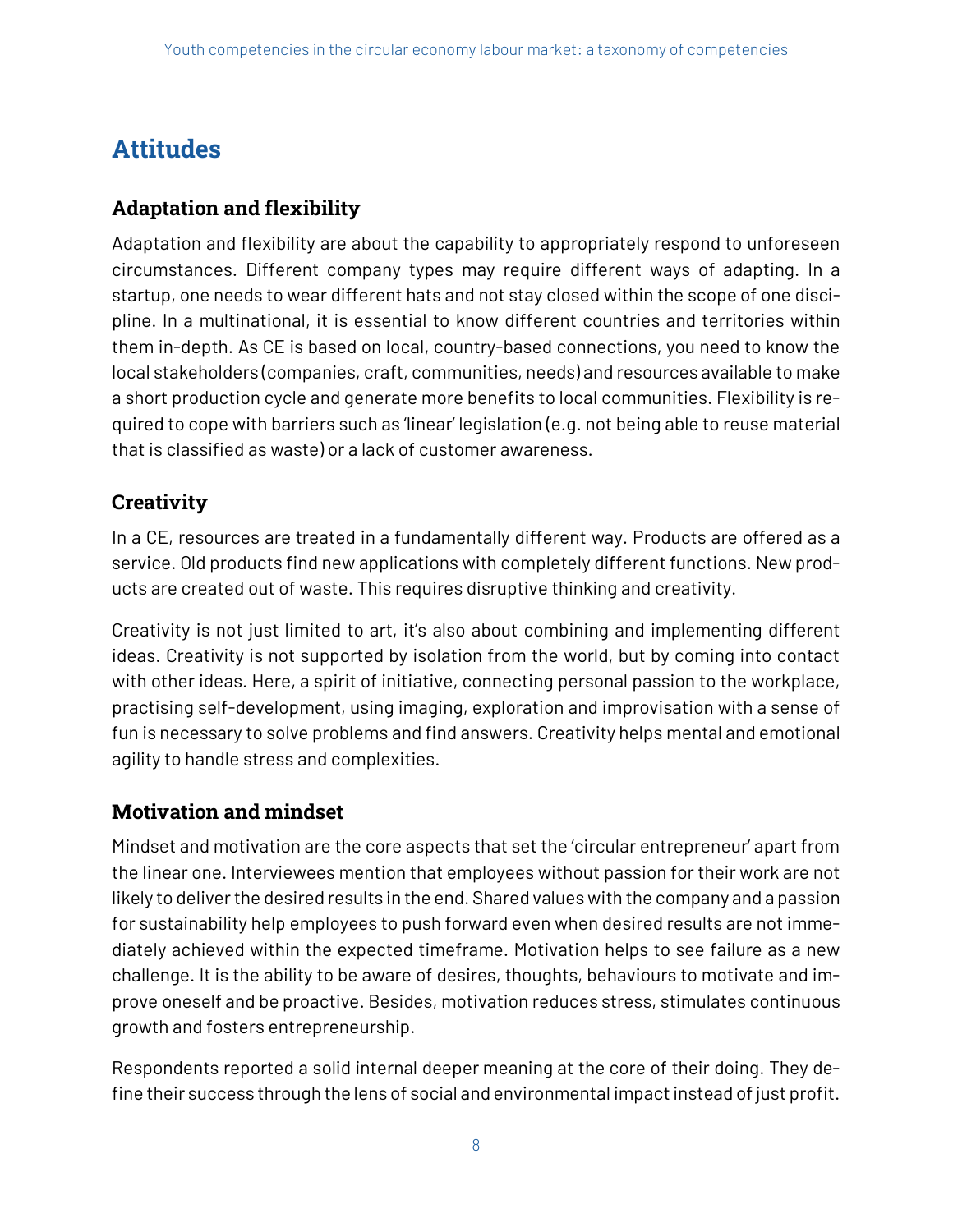Their work is about being connected to a higher purpose, sometimes even perceived as a spiritual development. Respondents sometimes distinguish between a 'regular entrepreneur' about ego and beating everybody in the market versus a 'circular entrepreneur' about collaborating and creating environmental and social impact. When asked about the criteria to hire a young employee, one respondent states that it is more important *who* someone is rather than *what* they are capable of. What is the driving force behind this person, and is (s)he sincere?

This internal drive allows the employees to persevere, push through the tedious work, and keep questioning the system. It is a mindset that is oriented toward the long-term and incorporates multiple values. They do not (only) spot economic opportunities but see opportunities in material flows and consuming patterns that need to be changed.

It is noted that this internal drive should be in one's nature. Some argue that it *is* within the core of young people. "It is no longer cool to work for big multinationals. It is cool to create impact," to paraphrase one of the respondents.

#### **Ethics**

To capture CE ideology into the actual impact, one must know what they stand for and know their why. The why is a basis for formulating a vision that should be made as specific as possible. This is where reflection and self-awareness (efficacy) skills are essential. It fosters an ability to cope with the frustration that comes with the continuous confrontation with the system that one is trying to change. Some of the characteristics that are appreciated by the respondents include:

- $\rightarrow$  **Empathy** for colleagues, society and nature;
- $\rightarrow$  Coherence it is not easy, and you have to allow mistakes and contradictions;
- $\rightarrow$  Ability to **personally reflect** on daily activities needs, nature costs and waste for optimising the resources available to them to the maximum;
- **→ Resilience / persistence -** not becoming overwhelmed by the difficulty of living the principles 100%.
- $\rightarrow$  **Transparency -** being open and transparent about the production process.

In addition to personal characteristics, the interviewees also pointed out valuing nature and future generations, ability to reflect and act accordingly:

à Understanding through **environmental ethics** that humans are part of society as well as other living creatures and respecting that.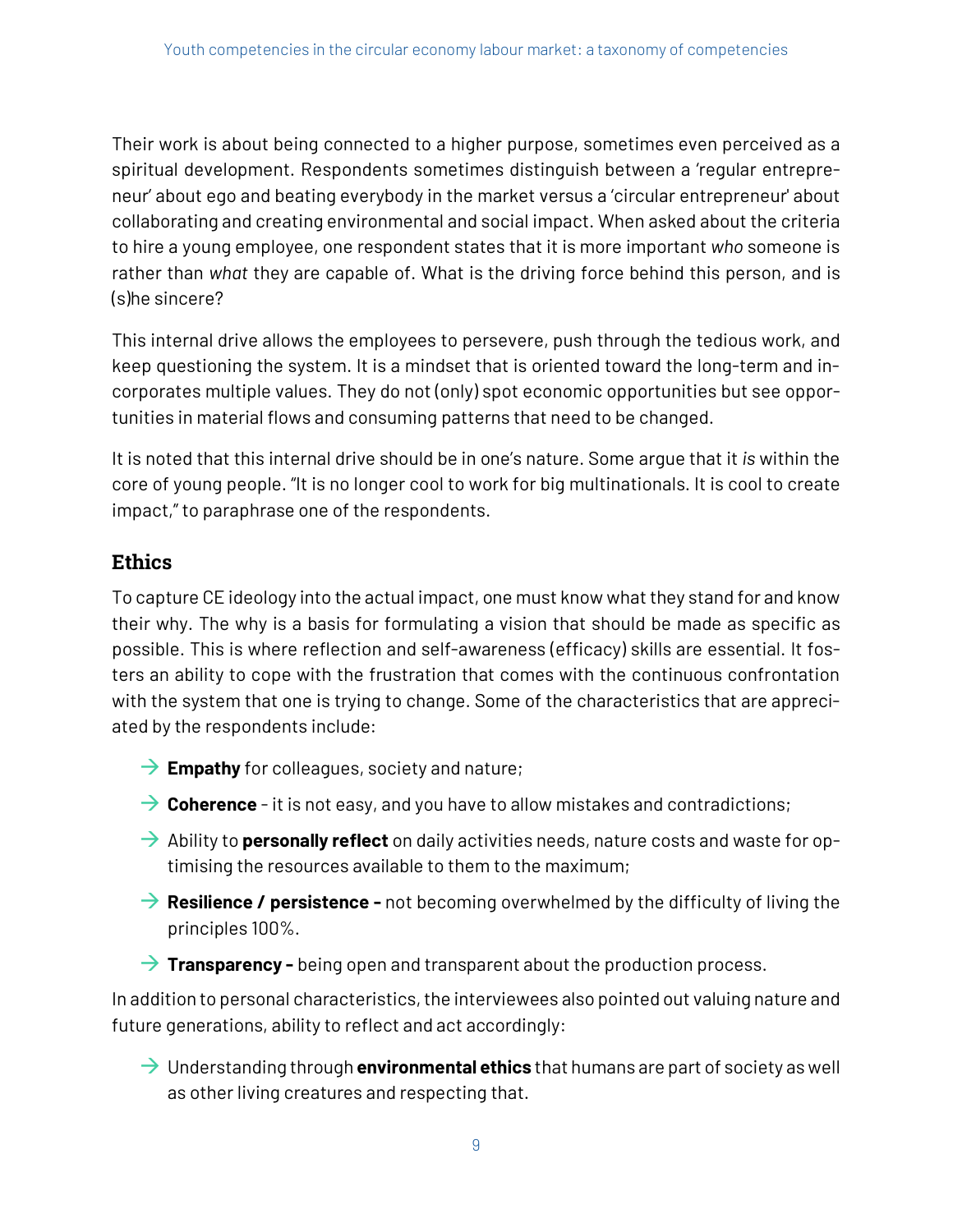- $\rightarrow$  Awareness of nature and its interconnection with cities and cities with nature.
- $\rightarrow$  Ability to understand that the **planet's resources are finite** and that we are not here to squander them but conserve them for **future generations**. *We are not planet owners but its custodians'*
- → **Commitment** to making the world a better place for current and future generations.

#### **Vision**

The current economic system is less than 9% circular according to Circularity Gap (CGR, 2021). That means that currently, there is not an abundance of examples of circular businesses in different fields. Therefore, one must think outside the box to have a long-term vision of a circular world as an entrepreneur or designer. This world has different rules and systems and the designer or entrepreneur should imagine themselves as a part of this world. The vision stems from understanding **how social and natural ecosystems work and interconnect**: life cycle, customers, supplies, minimising and using waste, products lifecycle. The goal in simple terms, is to put this environmental sustainability and ecodesign knowledge into a circular organisation.

As the world is constantly changing, a circular company should also be flexible and open to change, constantly reviewing, evaluating and improving its vision. Everything starts from the entrepreneur's vision and the question "what is the added value": longer-lasting, proximity and/or usability? Here, making a product reusable is often the core of the circular economy.

### **Knowledge**

#### **Circular economy and circular business**

Many interviewees pointed out the importance of youth understanding the CE and how it can be applied in many different fields. They argue that youth should be alerted to the concept of scarcity of natural resources and be encouraged to rethink how we view consumption in general.

One of the essential skills for working in a CE identified by the interviewees is – "…to learn how to quickly learn things from different areas - to have a systemic and multidisciplinary view."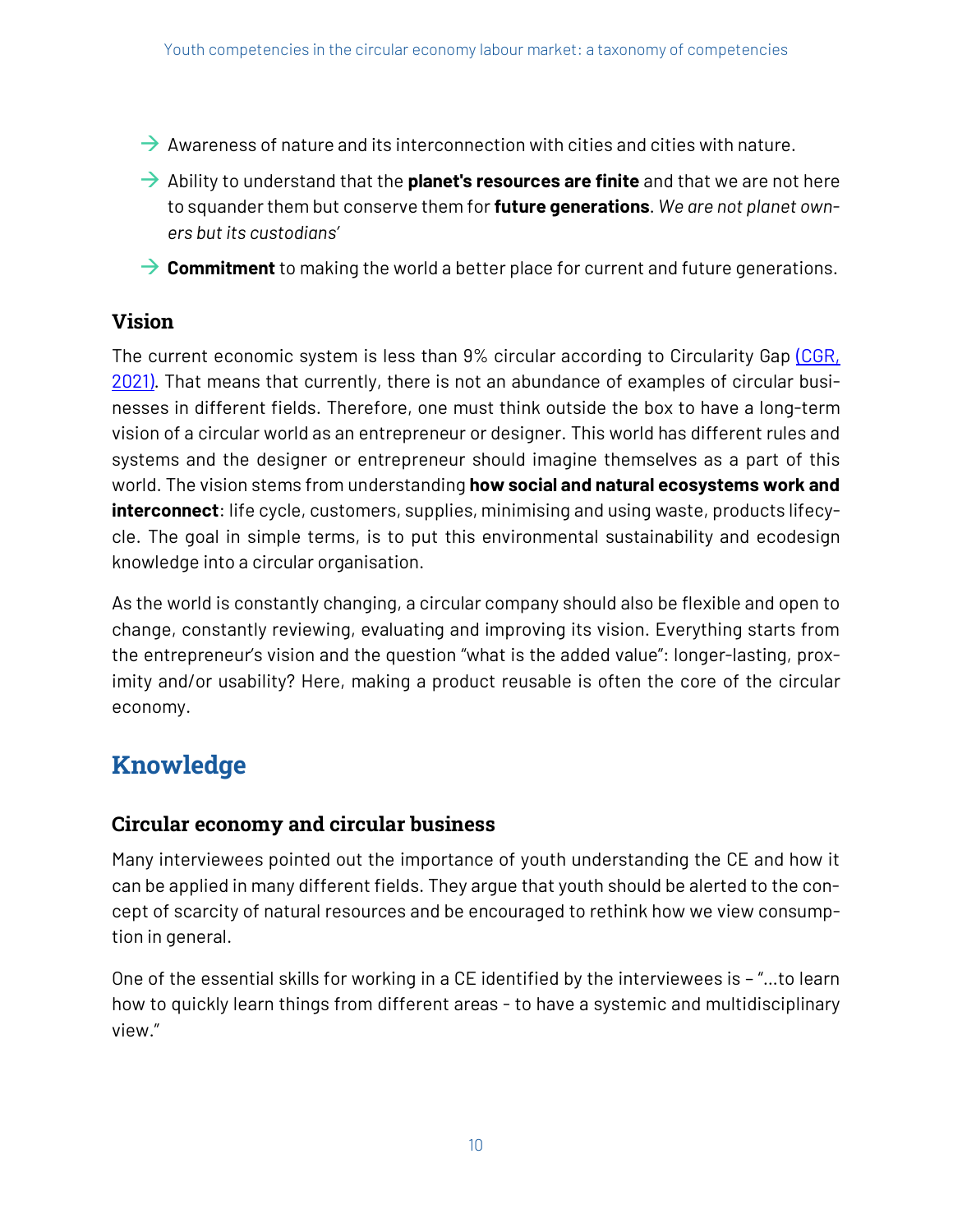At the core of a circular business model is an inclusive understanding of value. As mentioned before, all respondents subscribe to an internal motivation for doing business that goes beyond making a profit. However, it is crucial to embed these ideological values into a business model that people understand. Sometimes this means that concessions have to be made. Different positions towards these concessions came out of the interviews:



Overall, it is vital to find the right balance between activism and connection with the bigger public. To see this balance, one respondent emphasizes the need for a council of experienced, critical people (preferably older) to test his ideas on the one hand and a team of young people/ students to drive creativity on the other hand.

With the creation of social and environmental value at the core of the business proposition, it is necessary to quantify the impacts made in these fields. Of course, not everyone needs to run a life cycle analysis. However, everyone needs to be aware of the areas that are impacted by the business operations. This also underlines the need for collaboration in multidisciplinary and diverse teams, as people from different backgrounds might see different impact areas.

Effective leadership of a circular business also comes from a clear understanding of CE, its place inside the current economic network and sustainability. The complete standard business model needs to change, not just parts of it. A company leader has to explain clearly with specific examples about economic viability and circular elements to their employees.

A CE company leader should have the following knowledge:

circular model."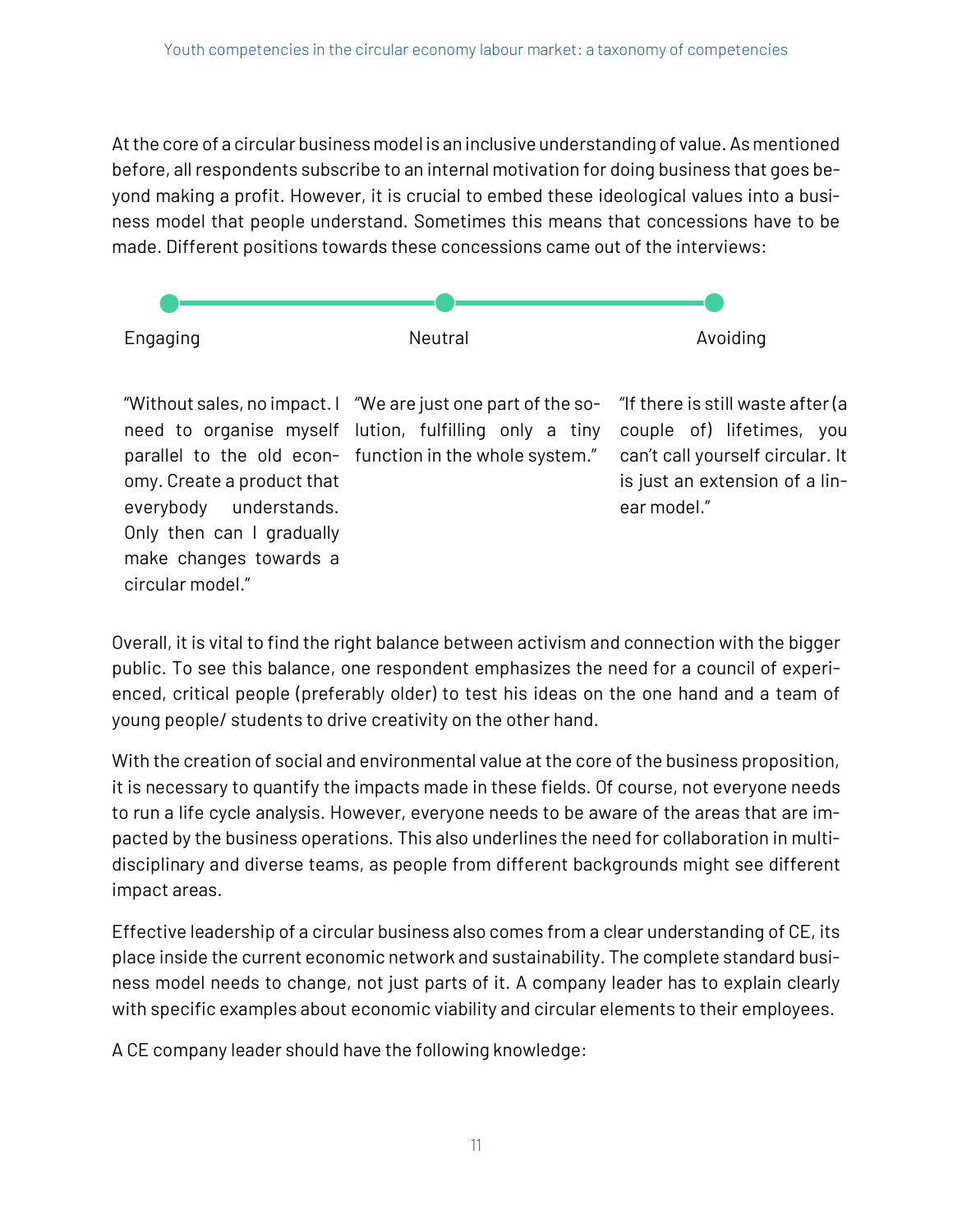- à Understanding the company's **strategic and lean management model**, considering CE as a critical concept in that strategy and implementing it for effective projects/action and reducing risk.
- à Understanding of the diversity of **CE business models** and added value to take from each.
- $\rightarrow$  Ability to make the **CE** run **through all company processes**: in services, in purchases, in the use of materials, in the manufacture of products, in energy consumption, etc.
- $\rightarrow$  Knowledge of the company's **competitive advantage** reusing a waste stream could be cheaper than utilizing raw materials.
- $\rightarrow$  How to find solutions to waste problems find a market niche.
- $\rightarrow$  Finding a balance between profit and making a positive impact in society and nature.
- $\rightarrow$  Preference for **local self-management** in the municipality and small communities over externalisation to big corporations.
- $\rightarrow$  Preference for **local raw material and industry** over foreign markets.
- $\rightarrow$  Understand **consumer behaviour** and ways to nudge consumers towards more sustainable alternatives.
- à Prioritize **waste prevention** and envision what happens to a product at the end of life.

### **Skills**

#### **Leadership and working in teams**

It rarely happens that an innovative idea can be realised by one person alone. Sooner or later the team needs to expand and include more people. Particularly in a circular business model, extensive collaboration with suppliers and customers is required. In order to motivate others for this purpose, circular leaders are needed with a strong and positive vision. It requires a participatory and engaging form of leadership in which employees and partners are regarded as collaborators towards a common goal. The leader should lead in a transparent way, informing openly about the decisions that are to be made and create a space for employees and partners to incorporate their ideas into the shared vision. Furthermore, a safe space for experimentation, failure, teamwork and learning from others should be encouraged.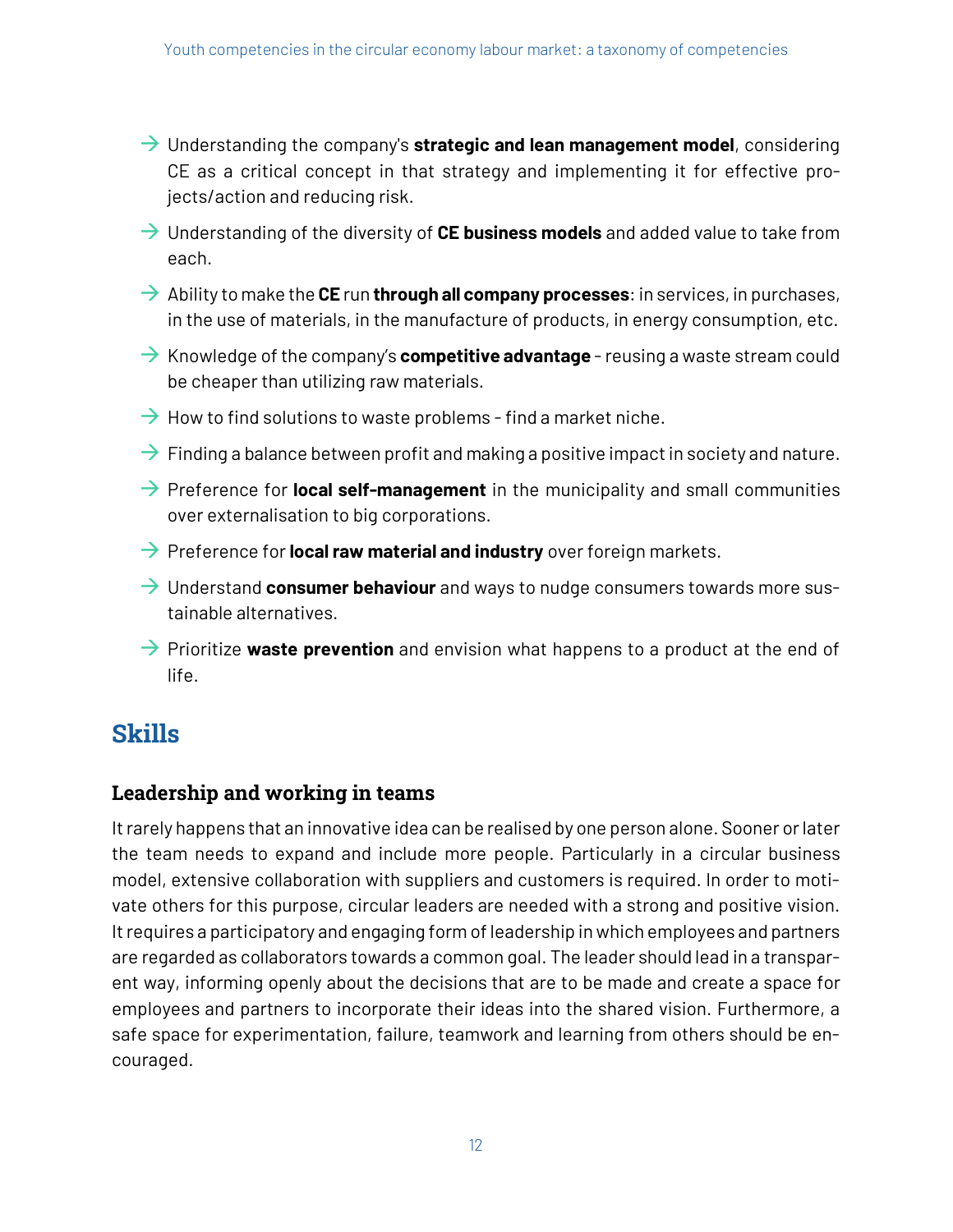#### **Collaboration**

CE requires a multidisciplinary approach. Working in a multidisciplinary team means listening**,** questioning one's beliefs/actions, expressing one's ideas, empathy, and using participatory system approaches and tools that support system analysis. For these skills, young people need to learn management tools of agile work and the facilitation techniques for working groups (dynamics of collaboration), essential in a circular economy.

Respondents often mentioned a need to operate in a multi-stakeholder context. Some claim to be or mention the need for a 'chain director' who manages the interest of different parties in the production chain and facilitates collaboration.

Some advice from respondents:

Realise that one cannot do everything by oneself. Be curious and open-minded. It is not about acquiring more skills but rather about reaching out to other companies with skills you lack and linking them.

Trust is the currency. Some respondents state that they are unwilling to do business with people with the wrong incentives (i.e. those who are just about making a profit). It has to be sincere. Sometimes even a genuine personal connection is needed to do business.

Internal communication is also essential. Gather a counsel of young people and senior advisors/entrepreneurs around you. "It is within this dynamic that real change happens."

#### **Communication**

This competency is closely related to the previous one. Communication could be perceived as a skill within the broader competency of collaboration. It is about understanding and being able to speak the different 'languages' of other stakeholders. It requires empathy and active listening skills.

A sustainable vision alone is not a point of sale. At least, not for the masses. It needs to be translated into a business model that everybody understands. This requires communicating a different message to different customer segments. 'Disguising' the ideology without losing sight of it.

Engage in an open dialogue with customers. If you want to encourage customers to make long-term decisions, you need to engage with them in a long-term relationship. Here, a circular organisation knows how to clearly and empathetically talk about its vision, goal, values, and circularity as a starting point of its actions. Storytelling with measured results and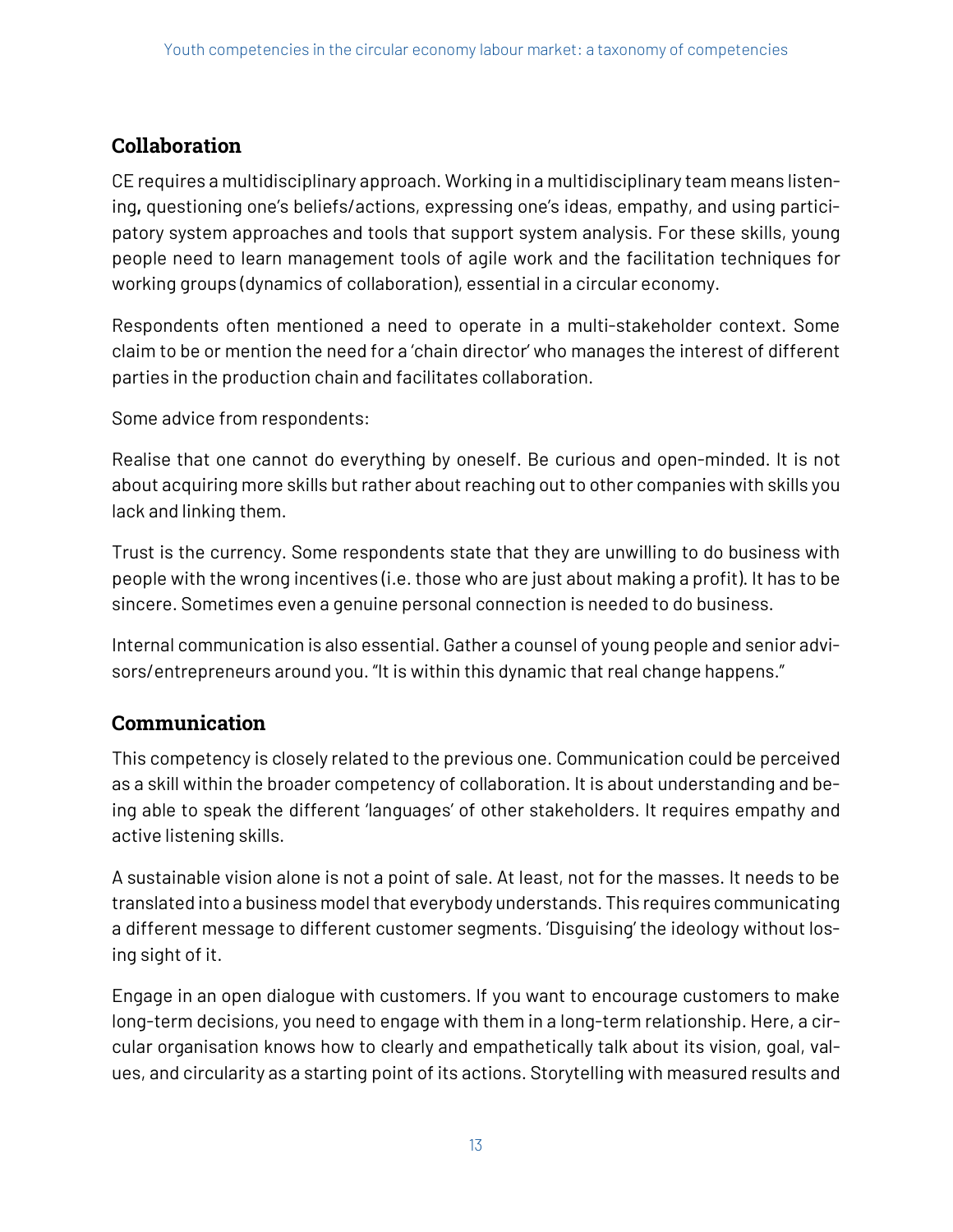transparency show that a product has a soul. It fosters the creation of communities and social movements that are a driving force to change consumer behaviour.

#### **Critical thinking**

Critical thinking is rationally reflecting on one's thoughts and deciding what to think or do. This is done through analysing and evaluating information, experiences and situations in the most objective way possible. This means thinking about cascading effects, cause-effects, and sharing feedback. Critical thinking is useful in the context of designing a project, product and reducing risks. In the case of CE design, you have to think critically about the necessity of your solution and its impact. You have to be able to answer critical questions that others may have in the future before them: how does this product save resources, prevent waste and pollution and restore natural systems?

#### **Systems thinking**

There is a consensus on systems thinking within the literature as a critical competence for the circular economy. The outcomes of the interviews underline this statement. Interviewees have quite different understandings of what the concept of systems thinking exactly entails. To take one definition from Sumter et al. (2019): *"(…) the ability to collectively analyse complex systems across different domains (society, environment, economy, etc.) and different scales (local to global) (…)."* 

From this perspective, systems thinking is necessary for the transition to a CE, especially when opposed to *a sectoral approach/silo thinking* in which sustainability/CE is organised within an isolated department (see figure 1.1). This makes systems thinking a vital competence for policymakers and leaders of big companies. However, 'on the ground', organisations quickly realise that they cannot close a circular business model on their own, especially if they want to scale up. Other parties in the value chain need to play a role as well.

This reveals a close link with systems thinking and collaboration as another key competency for CE. It is about positioning oneself in a broader ecosystem of parties in the value chain. What are the dependencies? What is the common goal? How do we distribute value? Etc.

| IFINANCE | <b>HR</b>      | <b>OPERATIONS</b> |        | CE                    |
|----------|----------------|-------------------|--------|-----------------------|
| IECONOMY | <b>BIOLOGY</b> | <b>GEOLOGY</b>    | l MATH | <b>SUSTAINABILITY</b> |

#### *Figure 1.1 Silo thinking in business and education*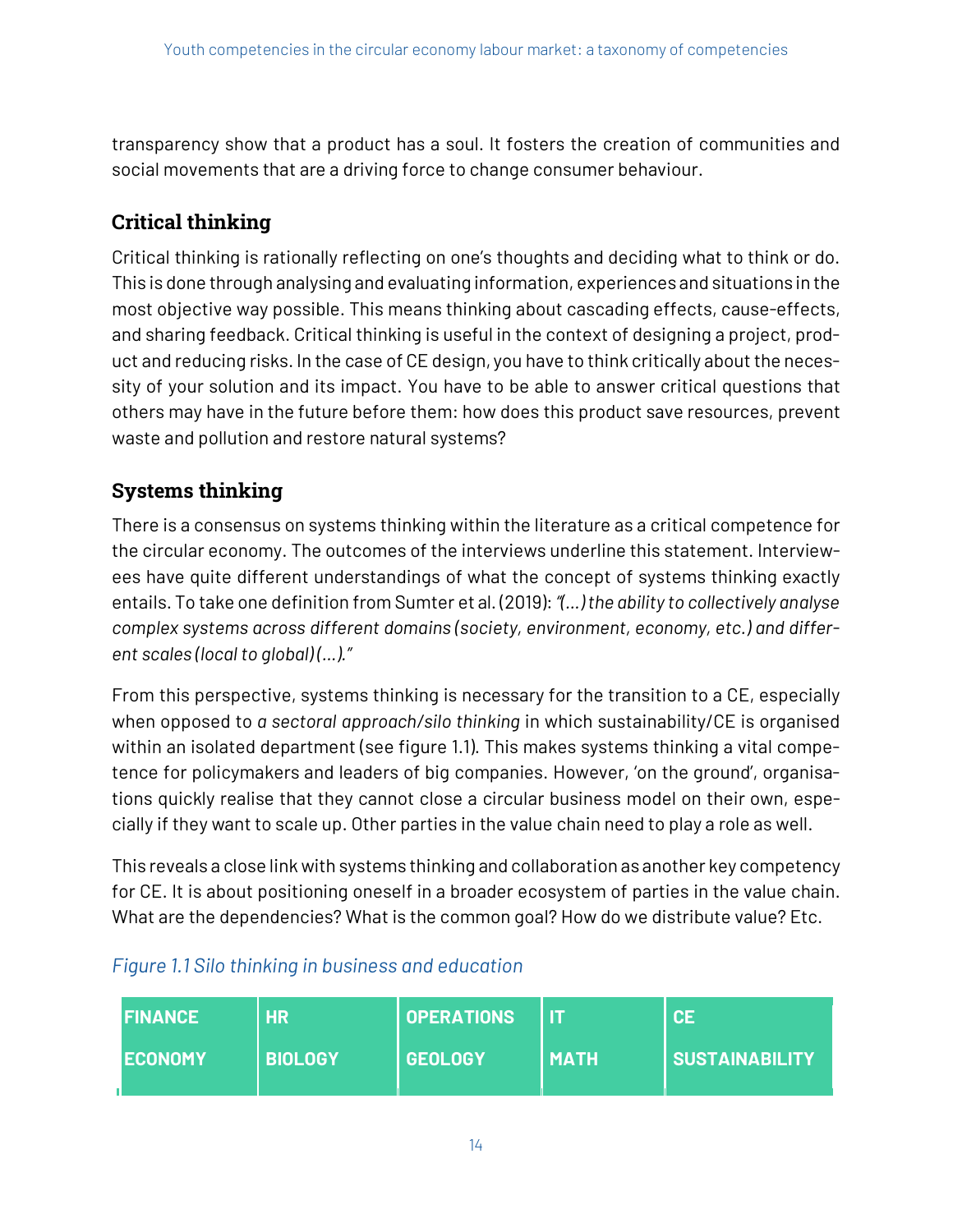From an educational perspective, societal issues are mainly studied in isolation. It is noted that systems thinking perspectives in education require a multidisciplinary approach in which scholars/students learn through working on practical cases and see how different disciplines interrelate.

#### **Design thinking**

Given the context of complex systems, there is no one best way to design a circular business model. CE in practice is a continuous discovery. It is a daily test bench for some of the interviewees, and what you try out may not necessarily work. Therefore it is necessary to constantly experiment with the business model by applying design thinking principles to business model innovation. Adopt a continuous learning mindset by continuously setting up assumptions/hypotheses and validating them, ask "why" constantly, go further and question even your initial idea after a constructive debate.

### **Role of youth work and trainings**

During the interviews respondents were also asked what could be the focus of youth work in equipping young people with necessary competencies for the CE labour market. Most of the suggestions mentioned by the interviewees overlapped with their responses regarding overall competencies for running/starting a circular business. Topics mentioned are as following:

- $\rightarrow$  Creativity and innovation;
- $\rightarrow$  Demonstrate to young people that the capacity for transformation is in their hands;
- $\rightarrow$  Expectations management;
- $\rightarrow$  Explaining the concept of "product's life" and "product's service life" and what the impact is when we choose a reused product instead of a new one (using real products and numbers, explaining it so that it is tangible);
- $\rightarrow$  How to communicate and motivate;
- $\rightarrow$  Inform about the current process of extraction, production, distribution and disposal of products;
- $\rightarrow$  Problem-solving in an adaptable way;
- $\rightarrow$  Show various models of CE in different areas and sectors;
- $\rightarrow$  Teamwork.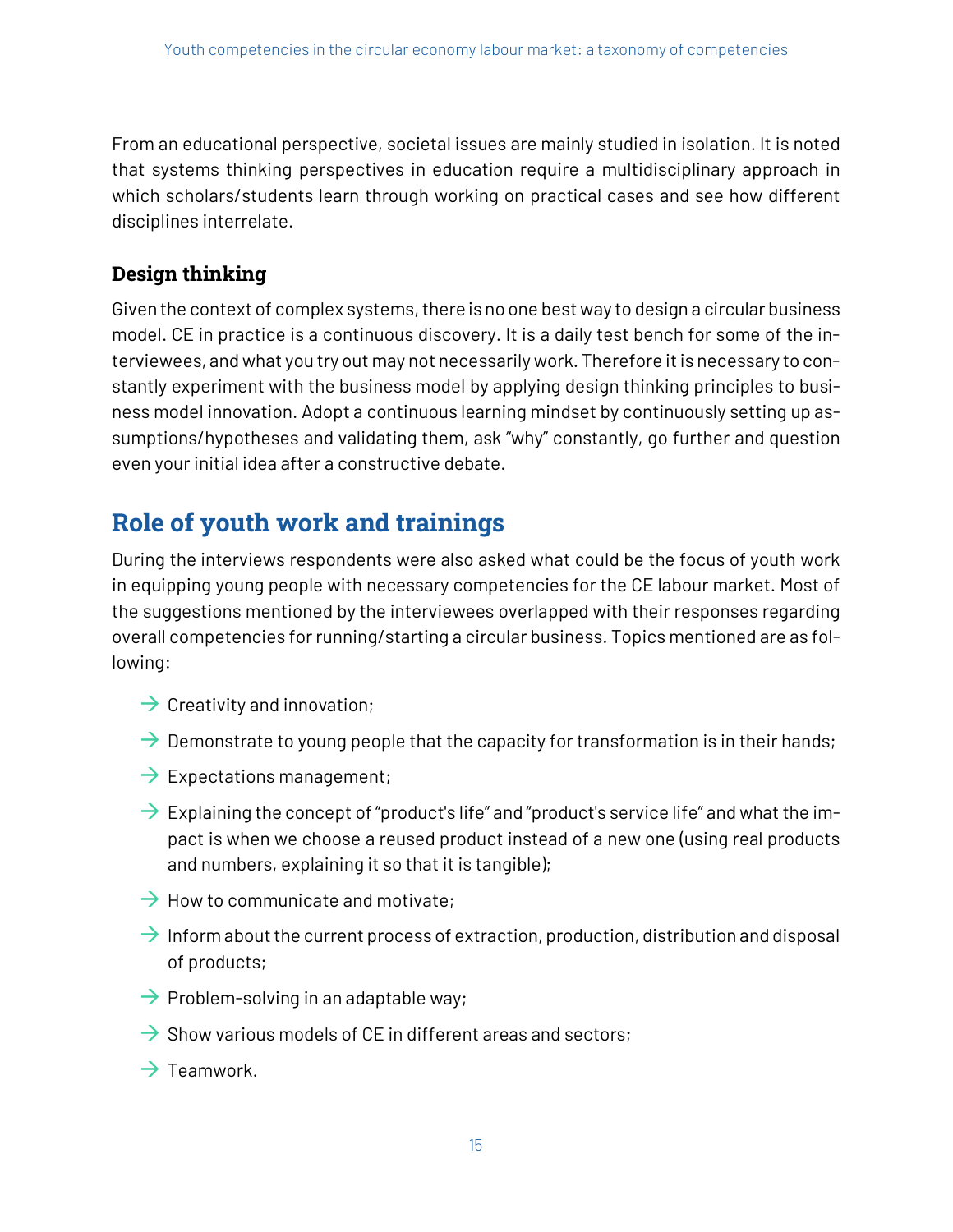## **Discussion and conclusion**

This research gives an overview of knowledge, skills and attitudes that are relevant for the practice of circular businesses. Youth workers can use this overview to understand what directions to take in organizing circular economy activities. These could range from 1-to-1 coaching to group training and experimentation in a business setting. In this section, a number of limitations and opportunities for the use in practice of youth work is discussed.

### **Limitations**

First, it is important to know the target audience for which underlying competencies are of added value. Not every young person has an ambition to become a circular entrepreneur. In a consultation with youth work practitioners, it was mentioned that youth up to the age of 18 are mainly concerned with their individual identity. Matters such as career and sustainability are generally raised at a later age. Besides, the concept of CE mostly resonates with youth in higher education.

Second, youth work is about finding a connection with the needs of young people, without forcing them in a particular direction. It was mentioned in the interviews that attitudes like mindset and motivation, vision and personal ethics should be in someone's nature. These are personal attributes that cannot be taught. The role of the youth worker here is limited to raising ethical questions and assisting youth in formulating their beliefs and values.

The third limitation is that youth workers do not create curriculums. Providing specific knowledge on CE and circular business models belongs to the domain of formal education. Our earlier research in IO1 (mapping of the status quo on Circular Economy) shows that currently it is not widely spread among youth organisations to give knowledge about sustainability, waste minimisation or circular economy. The role of the youth worker here is limited to triggering curiosity and motivation by bringing up interesting circular economy topics and examples.

### **Opportunities**

The aforementioned skills are partially aligned with what youth work already provides to young people, especially in the case of soft skills such as communication, collaboration, creativity, leadership and teamwork. Youth workers could address these competencies in a circular economy context through collaboration with local circular entrepreneurs. In doing so, youth can be placed in a business setting in which they can experiment with designing circular products and services. This creates a space for reflection and discussion: asking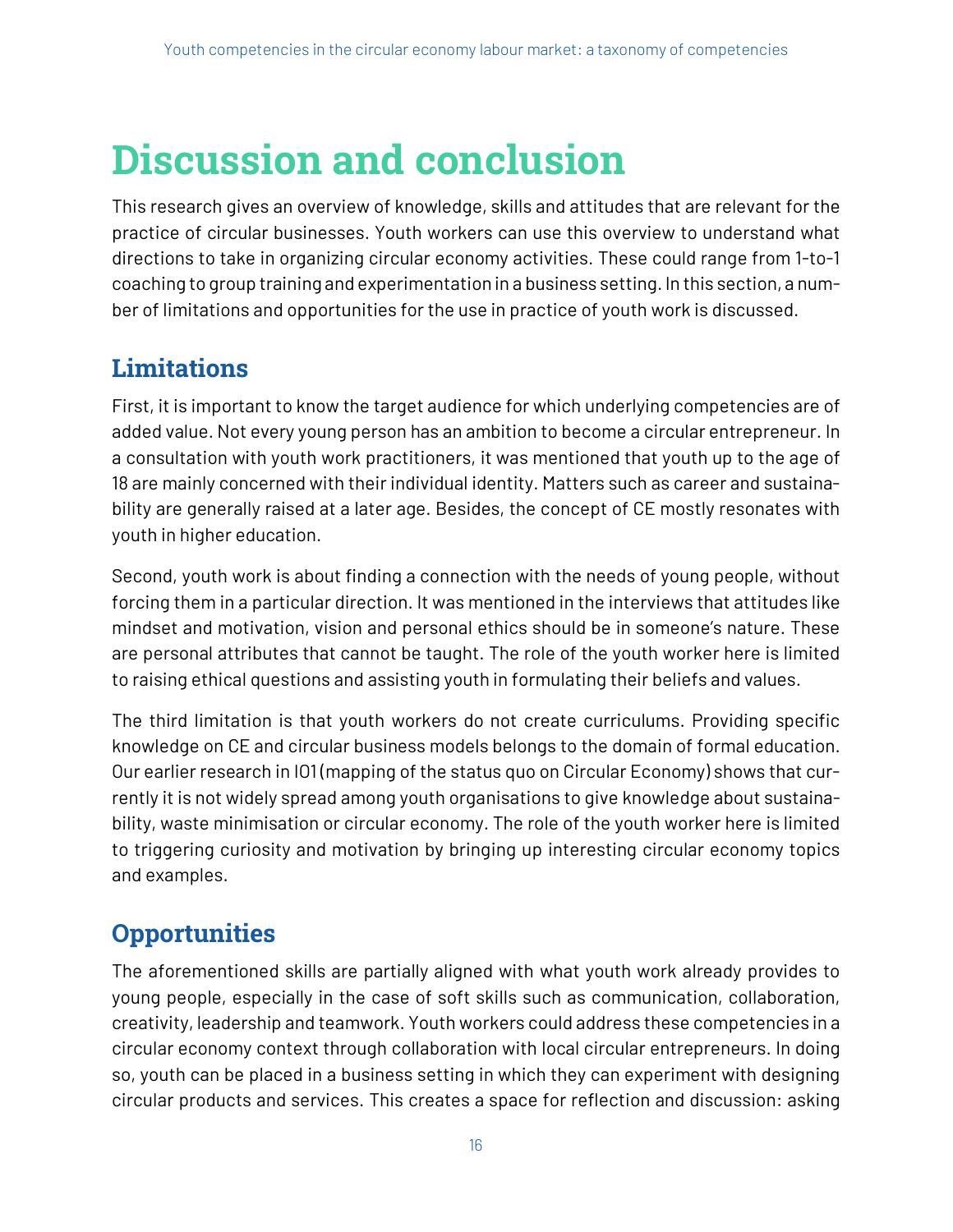about drive and motivation, bringing up ethical questions and making people formulate their ideas.

Youth workers that are active on the ground know the specific needs of youth in their communities. This allows them to identify individuals that could benefit from participating in circular economy activities. The findings presented in this research reveal a competence profile that supports this match-making process. Depending on the appetite for sustainability and entrepreneurship, 1-to-1 coaching may be the most appropriate form. Group training and workshops could be pursued in collaboration with schools and universities.

We propose some non-formal education activities that youth workers undertake to transfer knowledge about CE.

In the end, knowledge, skills and attitudes are useful if they lead to useful implementation in a circular economy context. Trying to be creative, stating your ideas, working on an idea and communicating with your team and different stakeholders can be a matter of just deciding to do it. Sometimes, you may not even have a certain attitude like courage or motivation, but you count from five to zero and just start doing things. Execution is key in the end.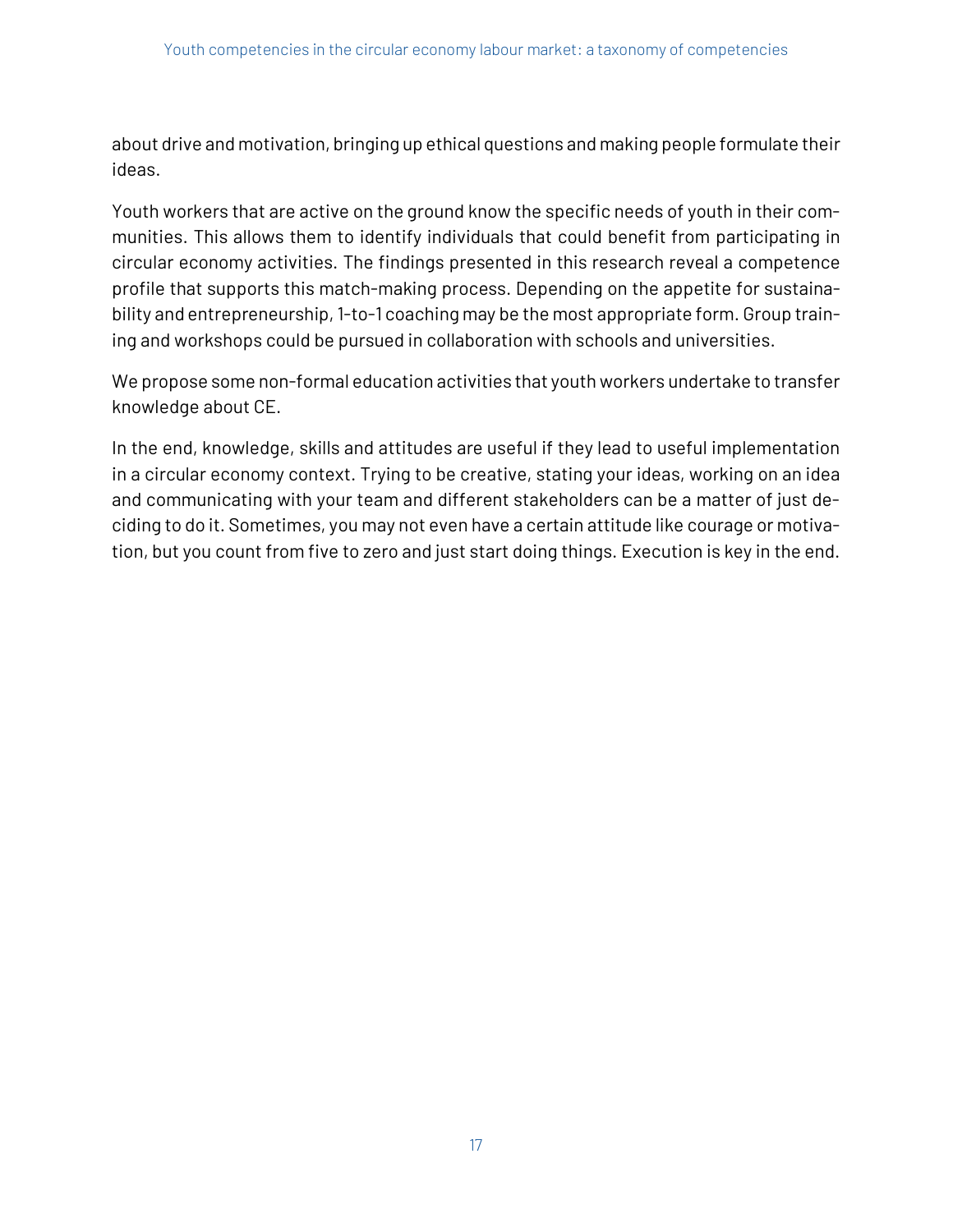## **References**

- Dufourmont, J., & Goodwin Brown, E. (2020). *Jobs & skills in the circular economy. State of Play and Future Pathways.* Circle Economy. https://www.circle-economy.com/news/launch-ofthe-circular-jobs-initiative
- Ellen MacArthur Foundation. (2021). *What is a Circular Economy?* https://www.ellenmacarthurfoundation.org/circular-economy/concept
- European Commission. (2020a). *Circular economy action plan*. https://ec.europa.eu/environment/strategy/circular-economy-action-plan\_en
- European Commission (2020b). *Key competences for lifelong learning.* https://op.europa.eu/en/publication-detail/-/publication/297a33c8-a1f3-11e9-9d01- 01aa75ed71a1/language-en

European Commission (2020c). European Skills Agenda.

SALTO Training & Cooperation (2016). *European Training Strategy. A Competence Model for Youth Workers to Work Internationally.* https://www.salto-youth.net/downloads/4- 17-3460/CompetencemodelForYoutworker\_Online-web.pdf.pdf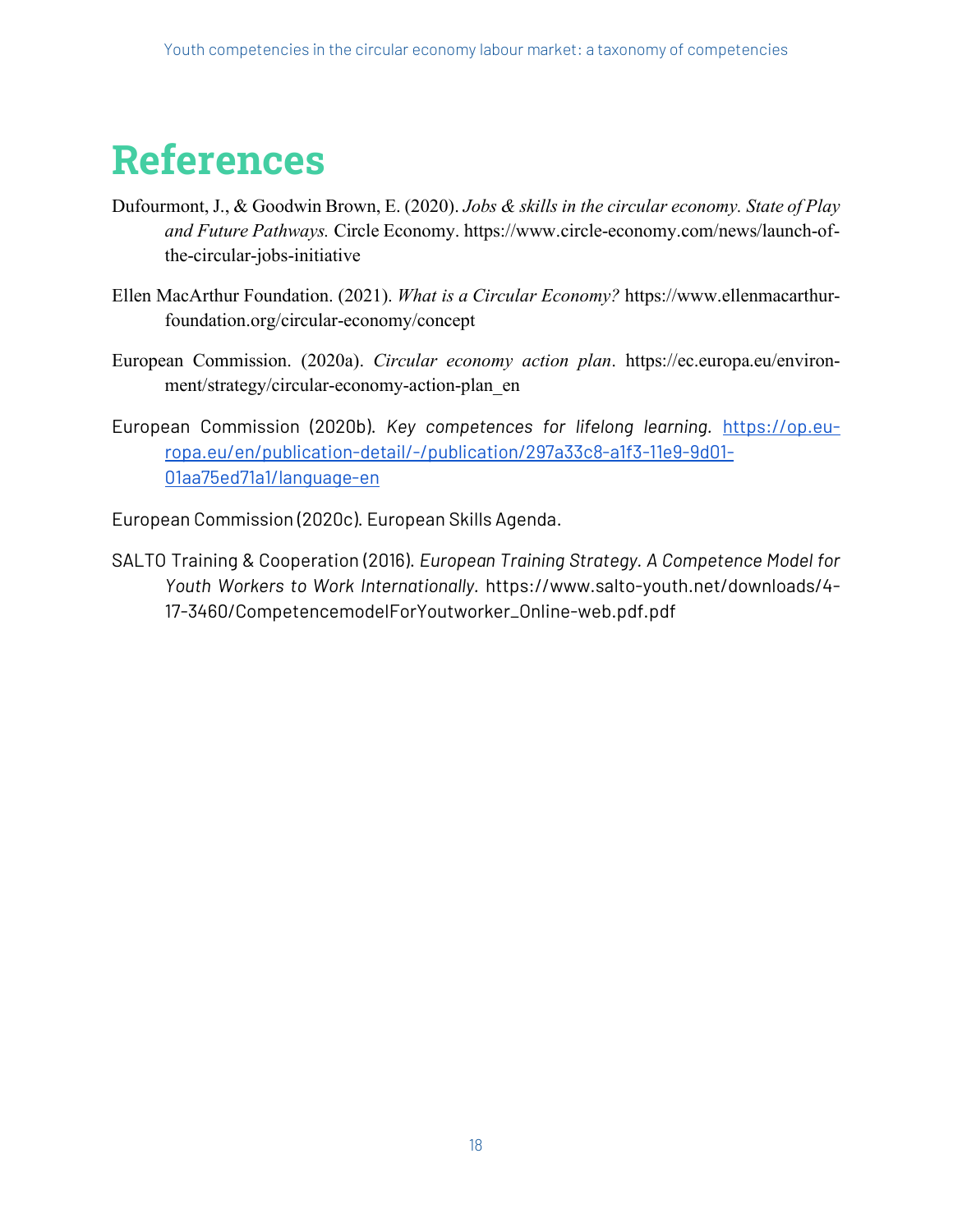## **Appendix: questionnaire**

#### 1. The business

Please, describe the following details about your business.

- What do you do (activity sector and specific activities)?
- Size of the company (employees, interns, volunteers)
- Did the company introduce new people (positions) to adapt to the circular economy market?
- Does the company provide training on circular economy or sustainability?
- Location(s)
- Which year was the company established?
- Was the company established by a young entrepreneur?

#### 2. What is your definition of circular economy?

- Share that there are different views on circular economy and we would like to hear their personal definition, the one that fits their practice. These are possible questions, which is best for you?
- How did your understanding of circular economy change once you started applying it?
- Why do you define your company as circular?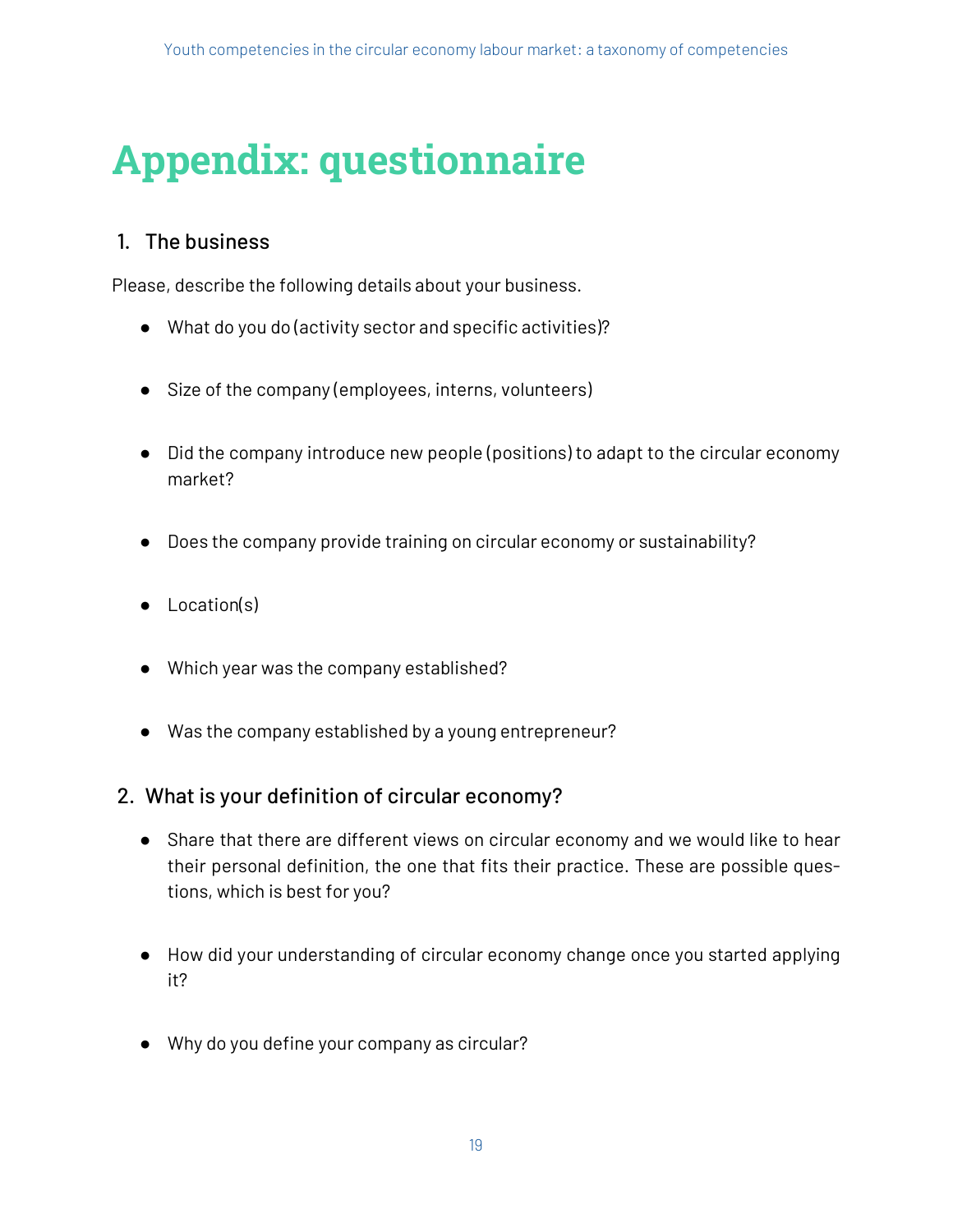#### 3. Examples of Circular Economy in your business

- While providing the definition some examples might come up, we use this question to ask for other specific examples of what they do and consider contributes to CE.
- How is your company applying/following CE principles in your daily work? In which phase of the product life cycle you apply CE principles? Please share a couple of examples. (+why? *Why investing time and effort on these activities?)*
- How does your company contribute to the Circular Economy?

#### 4. The %

- Subjectively, and rating from 0%-100%, how circular is your company?
- Please elaborate your rating (why did you rank it the way you did).

#### 5. Competences

This section elaborates on four questions about competences, and education. As we address competences, non formal education and youth work, the concepts will be defined in the interview for clarity.

- a) Introduce the concept of competence as knowledge, skills, attitudes and values You can set some examples as the competence of cooking includes the knowledge of the recipee, the skills to do each step and make it look good, the attitude to actually cook instead of ordering something and a value connected with that motivation for cooking in you.
- b) Which competences youth should have for circular economy? Connected to

| Vision        |  |
|---------------|--|
| Governance    |  |
| Communication |  |
| Ethics        |  |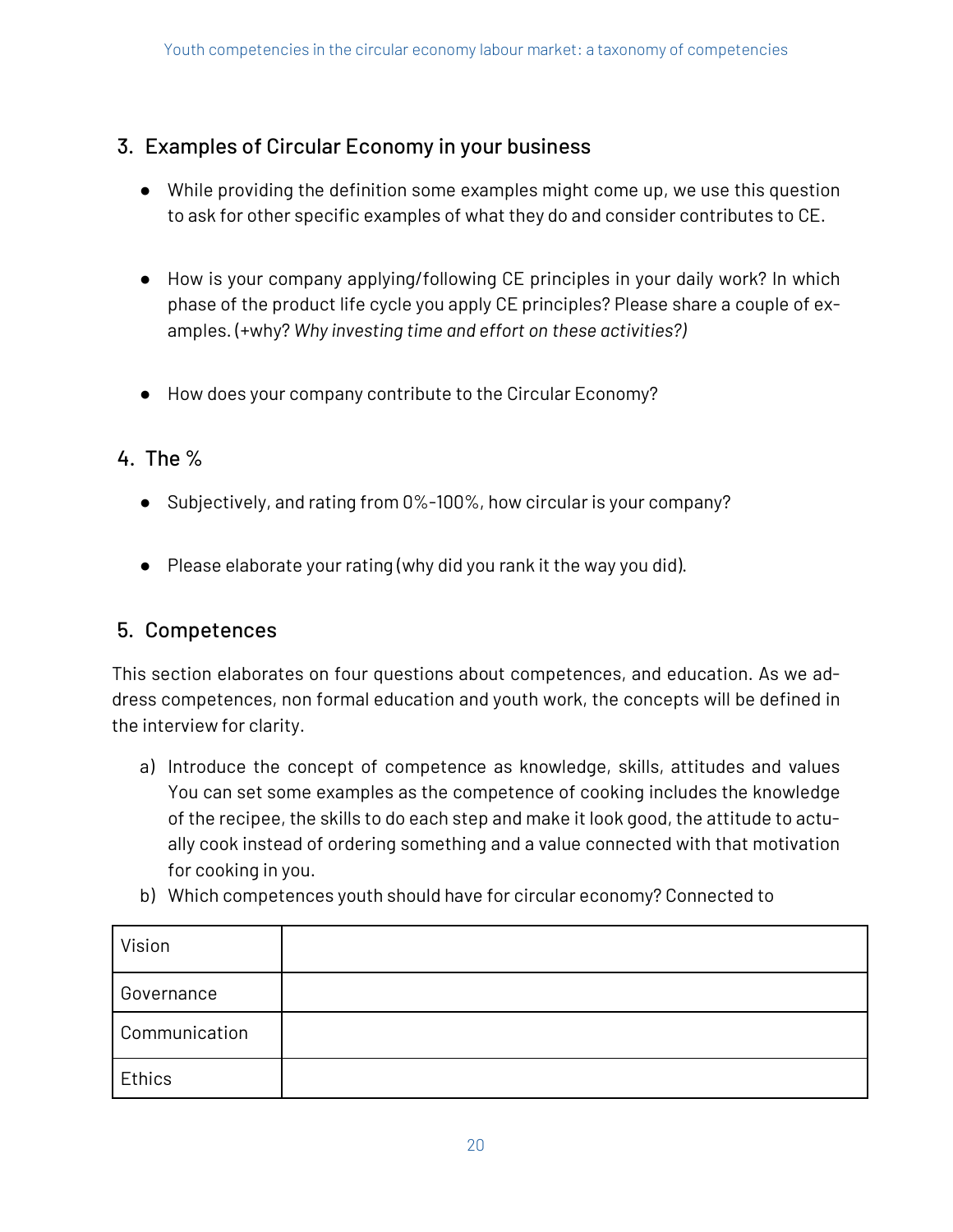- c) Given two candidates for a job position with the same profile, what is making you decide for one over the other?
- d) What training does youth need in order to enter the circular economy?
- e) Introduce the concept of Non formal education and Youth work Non-formal learning is the learning that takes place outside formal learning environments but within an organisational framework. Non formal methodologies are used in formal education, through projects, collaborative work, the use of body and senses, personal reflection and group dynamics. Youth work are activities with and for young people of a social, cultural, educational or political nature. The main objective of youth work is to provide opportunities and education for young people to shape their own futures.
- f) Which of these trainings could be the role of the youth field?
- If we as an organisation run a training for young people, what do you want us to focus on?
- Having a specific degree is the technical part. What else could bring value to the young person?

#### 6. Challenges for the Hackaton

- What are the main challenges you're facing in your business?
- Is there any challenge that you would like to bring to the Hackaton for youth groups to help you find solutions to?